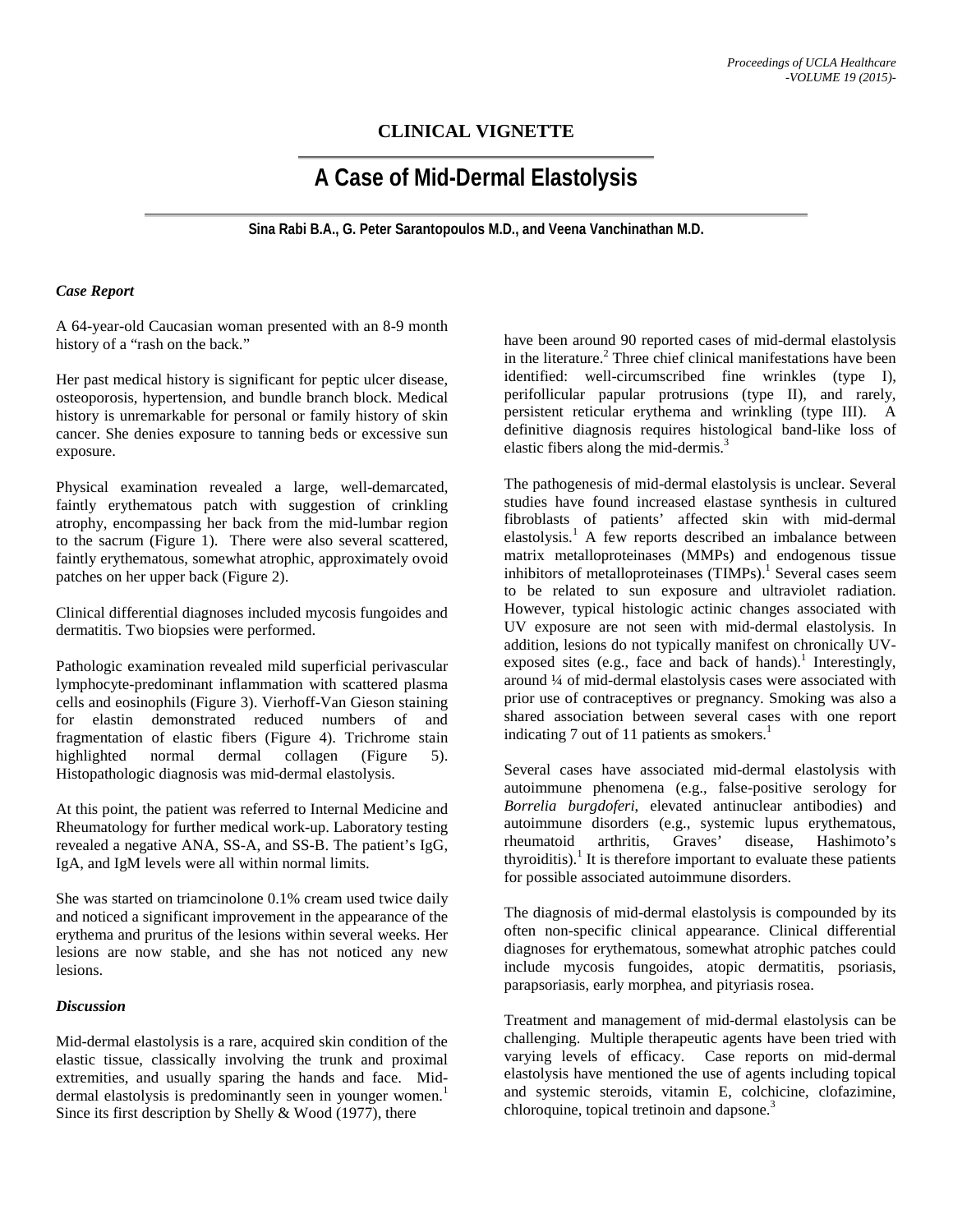Soybean extract has also been shown *in vitro* to induce elastin synthesis and inhibit elastase activity, which may have potential therapeutic benefits for elastolytic conditions.<sup>4</sup> *Figures*

**Figure 1:** Large, well-demarcated, faintly erythematous patch.







**Figure 3**: Histologic sections reveal mild, focal lymphocytepredominant perivascular or interstitial inflammation without an apparent diminution in interstitial fibers *(hematoxylin and eosin, 40x).* 



**Figure 4**: Verhoeff's Van Gieson (EVG) special staining highlights a diminution in mid-dermal black-staining elastic fibers to include shortened and fragmented fibers *(EVG, 100x).* 



**Figure 5**: Trichrome special staining highlights an overall normal complement of blue-staining dermal collagen fibers *(TC, 100x).* 



### **REFERENCES**

- 1. **Gambichler T**. Mid-dermal elastolysis revisited. *Arch Dermatol Res*. 2010 Mar;302(2):85-93. doi: 10.1007/s00403-009-1004-0. Review. PubMed PMID: 19936772.
- 2. **Shelley WB, Wood MG**. Wrinkles due to idiopathic loss of mid-dermal elastic tissue. *Br J Dermatol*. 1977 Oct;97(4):441-5. PubMed PMID: 588454.
- 3. **Martínez-Escala ME, Rozas E, Pujol RM, Herrero-González JE**. Mid-dermal elastolysis: another dermatological clue to autoimmunity? *Acta Derm Venereol*. 2012 Jul;92(4):434-5. doi: 10.2340/00015555- 1292. PubMed PMID: 22293825.